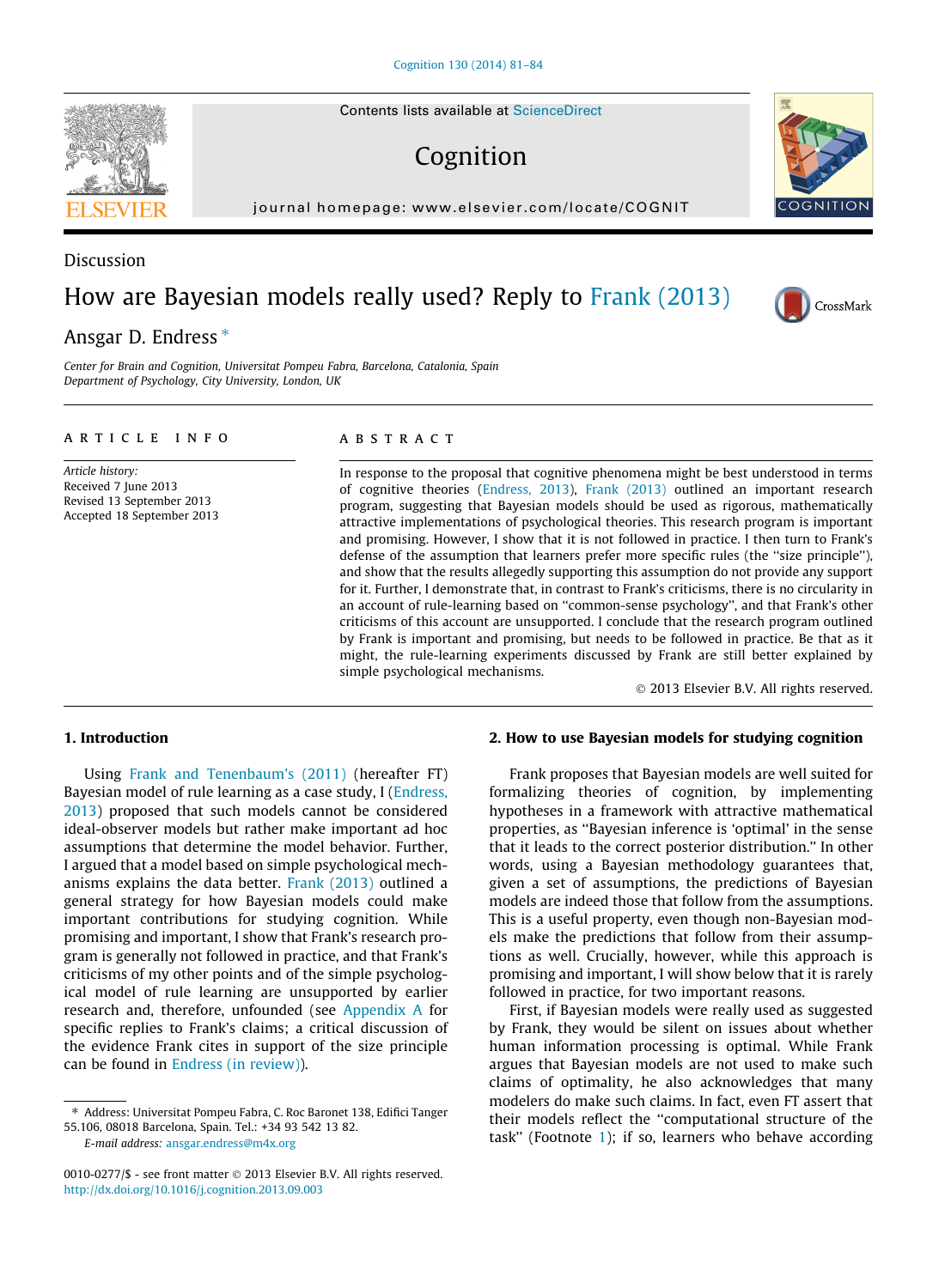<span id="page-1-0"></span>to normatively correct inferences based on the computational structure of the task presumably behave ''optimally'' as well. Hence, in many cases, Bayesian models are not used as ideal-observer models, but rather to draw conclusions that are, according to Frank, rarely justified.

The second reason relates to the goal of Bayesian models. FT (and many other Bayesian modelers) propose their models to be higher-level models of the computational structure of the problem that are agnostic about the underlying mechanisms. However, FT continuously switch between levels of description, making it difficult to decide what the model actually describes. For example, while presenting their model as an ideal-observer model, FT also hold that infants are batch learners who remember all familiarization items before making inferences.<sup>1</sup> This requires them to include further implementational parameters about memory reliability, and these parameters have a substantial effect on the model behavior in turn. Hence, by continuously switching between levels of description, it becomes extremely difficult to decide whether the model behavior is due to the theory FT set out to test, or rather to one of the extraneous assumptions.

This is particularly clear in FT's use of the forgetting rates in their simulations. For example, for theorists who, like FT, hold that learners are guided by the size principle and faithfully remember familiarization items, it might be important to find out under which conditions the models account for the data, and, in fact, the models provide rich information about this issue. In some simulations, FT need to assume forgetting rates of 10%, in others of 40%, in others of 60% and in still others of 80%, and the models often do not fit the data unless such specific forgetting rates are assumed. If, as Frank suggests, ''investigating the dependence of predictions on assumptions about perceptual and memory noise is precisely the purpose of ideal observers,'' a plausible conclusion from the models' fatal dependence on very specific and mutually inconsistent parameter values is that the models do not in fact provide adequate accounts of the experimental data.

### 3. Is there evidence that learners prefer more specific rules?

One of the crucial assumptions of FT's models, and one of the crucial arguments of Frank's reply, is that learners preferentially learn more specific rules (the ''size principle''). As I pointed out, the size principle has sound justifications in the case of language acquisition (e.g., [Hyams,](#page-3-0) [1986; Manzini & Wexler, 1987](#page-3-0)), but its use by FT is particularly implausible. Specifically, in FT's model, infants might encounter a total of three syllables. Before encountering any syllable triplet, infants know that the three syllables allow for a total 27 triplets, that 6 of these triplets follow an ABB pattern (e.g., pu-li-li), that 3 of these triplets follow an AAA pattern (where all three syllables are identical), as well as the number of triplets that would conform to any conceivable rule. Unless infants have innate knowledge of the number of items compatible with any conceivable rule and any conceivable number of syllables, FT's models suggest that infants have to process about 900 hypothetical and counterfactual triplets per second. This assumption lies at the core of FT's model. Hence, if it is unsupported, the model become unsupported as well. $<sup>2</sup>$ </sup>

While Frank claims that several papers support the size principle, most of the data presented in these papers is unrelated to the size principle, confounded by other factors, can be fit by more plausible models that make no use of the size principle, or is inconsistent with the models it is allegedly predicted by. A critical discussion of these papers can be found elsewhere ([Endress, in review\)](#page-3-0). Further, even if these results supported some version of the size principle, they would not support FT's models, because participants could estimate the size of classes based on stimuli they actually saw, and not on hundreds of thousands of hypothetical and counterfactual stimuli they never experienced.

Given the absence of evidence for the size principle as used by FT, I ran an experiment illustrating the fact that the size principle cannot be taken for granted. Participants were presented with a sequence of syllable triplets conforming to a repetition-pattern (e.g., wo-fe-fe). Following this, they had to choose between triplets of rhesus monkey vocalizations conforming to the pattern, and triplets of human syllables violating the pattern. As a result, they could choose between the more specific repetition-pattern, and the less specific ''all items are made of syllables'' regularity. Importantly, FT's incorporated both types of rules; hence, this experiment compared the predictions of FT's model to the behavior of actual participants. However, results showed that most participants chose the less specific ''all items are made of syllables'' regularity.

Frank dismisses these data, arguing that they ''do not provide evidence against the size principle.'' However, this was not the point of the experiments. Rather, I argued that they ''fail to support the predictions of [Frank and Tenen](#page-3-0)[baum \(2011\)](#page-3-0)'s model and demonstrate that a preference for more specific patterns cannot be taken for granted,'' and that the size principle can be easily overwritten by other stimulus properties. Hence, Frank's claims notwith-

<sup>&</sup>lt;sup>1</sup> Indeed, FT "distinguished the larger memory demands involved in maintaining a representation of training items across a long exposure period compared with an individual evaluating test items in the moment''. However, if the memory demands are different in different parts of the experiment, memory is necessarily used in the process of the generalizations. As a result, infants must be batch learners who remember all familiarization items (more or less faithfully according to the memory parameter).

<sup>2</sup> While FT acknowledged the psychological implausibility of such a model, Frank argues that enumerating all possible triplets is not implausible after all, because ''research on numerical cognition suggests that adults and infants need not enumerate to make quick and accurate judgments about the cardinality of sets [\(Xu, 2002; Whalen, Gallistel, and](#page-3-0) [Gelman, 1999](#page-3-0)).'' However, participants in number cognition experiments have to process maybe up to 100 dots on a screen, but usually much fewer, and certainly not hundreds of thousands of items as in FT's simulations. Further, and crucially, observers in numerical cognition tasks see the objects they have to enumerate; in contrast, in FT's simulations, the triplets to be enumerated are hypothetical and counterfactual. It seems fair to assume that observers cannot estimate the number of dots on displays they are never shown. Likewise, there is no evidence that participants can "count" the number of triplets they never hear. As a result, the number processing literature provides no support for FT's models.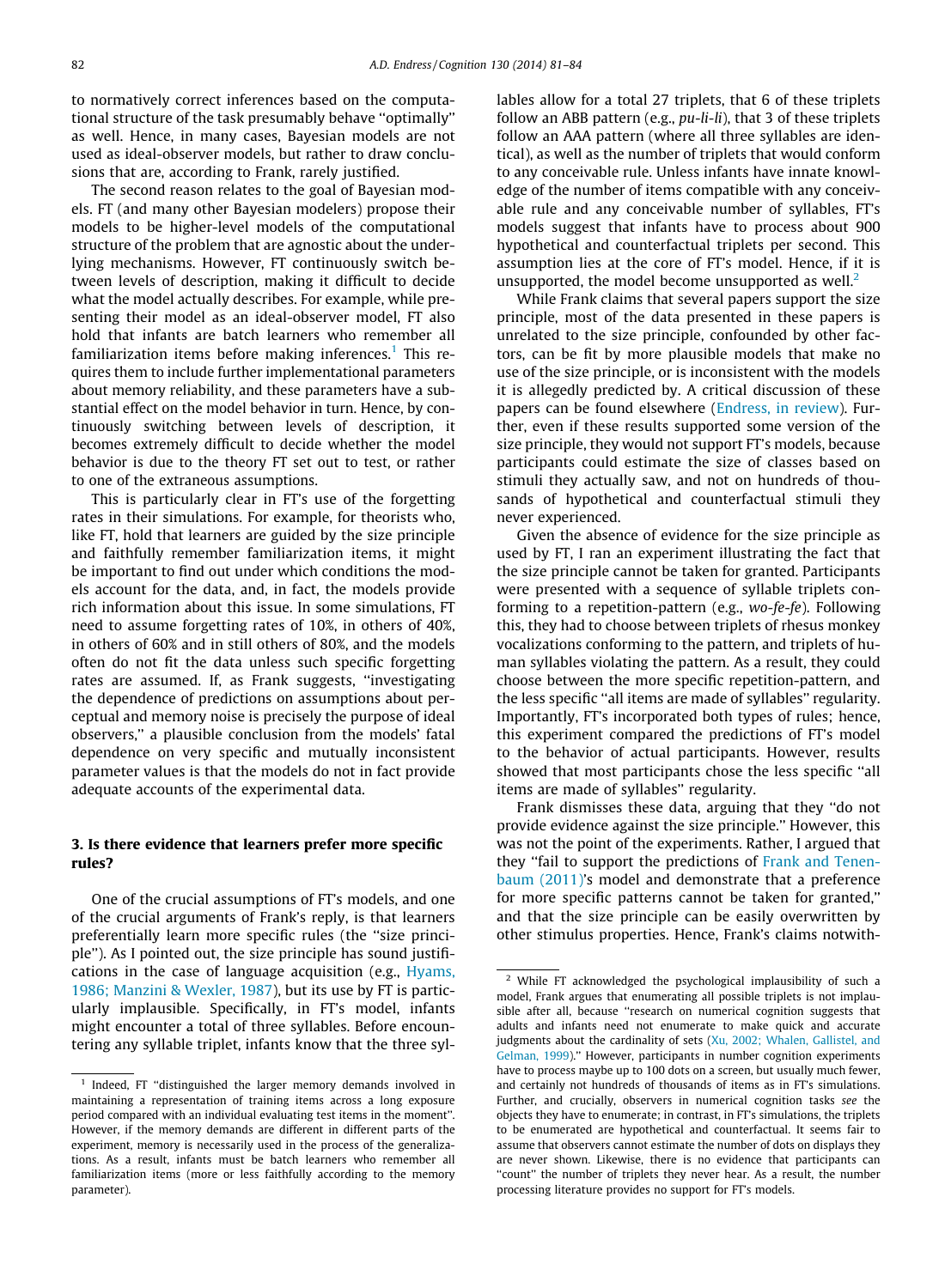<span id="page-2-0"></span>standing, there is no evidence for the central assumption of FT's models, which, therefore, remains speculative and psychologically implausible.

#### 4. Common sense psychology does account for the data

An alternative approach to rule-learning can be based on perceptual or memory primitives [\(Endress, Scholl, &](#page-3-0) [Mehler, 2005; Endress, Dehaene-Lambertz, & Mehler,](#page-3-0) [2007; Endress, Nespor, & Mehler, 2009\)](#page-3-0). Frank criticizes this account for being circular, because it does not specify which patterns learners might pick up. He gives the example that, when presented with syllable triplets conforming to a repetition-pattern, participants might well learn generalizations "like 'any string that ends in /di/, /je/, /li/, or /we/' or 'any string with three or four elements.'''

However, the circularity results from a confusion between the patterns that are learned, and those that are tested. In fact, to the extent that infants can detect the number of sounds (or properties with which the number of sounds might be confounded; see [Starkey, Spelke, &](#page-3-0) [Gelman, 1983; Starkey, Spelke, & Gelman, 1990,](#page-3-0) but see [Lipton & Spelke, 2004](#page-3-0)), they will do so also in rule-learning experiments. Likewise, [Gerken's \(2010\)](#page-3-0) data clearly show that infants can learn a regularity of the sort ''any string that ends in /di/'', and adults can, at least after many more familiarization examples, learn regularities of the sort ''any string that ends in /di/, /je/, /li/, or /we/" as well ([Endress &](#page-3-0) [Mehler, 2009\)](#page-3-0). However, such abilities were simply not tested in these experiments.

In fact, the psychological account does not need to make arbitrary assumptions. The question of which hypotheses infants can and do entertain is simply an empirical one. Likewise, infants' behavior will plausibly be mostly driven by the most salient patterns; the relative saliency of different pattern is an empirical question, and can be tested by pitting patterns against each other (see [Gervain & Endress,](#page-3-0) [in preparation](#page-3-0)). Of course, such an approach does not answer the question of why infants entertain some hypotheses, or why some patterns are more salient than others. However, while FT propose an answer to such questions, their explanation either makes incorrect predictions, or does not account for the data to be explained in the first place.

#### 5. Conclusions

Frank proposes an important step forward in the use of Bayesian models to study cognition, namely to use them to refine hypotheses and make testable predictions. If this were how Bayesian models are used in practice, Franks proposal could become an important tool for developing psychological theories of psychological phenomena and to ground them in empirical research.

#### Acknowledgements

This research was supported by Grants CONSOLIDER-INGENIO-CDS-2007-00012 and PSI2012-32533 from the Spanish Ministerio de Economía y Competitividad, SGR-

2009-1521 from the Catalan Government, and Marie Curie Incoming Fellowship 303163-COMINTENT. I am grateful to M. Frank for helpful comments on an earlier draft of this manuscript.

#### Appendix A. Responses to specific responses

In his Appendix A, Frank comments on some of my more specific criticisms of FT's models. I will briefly comment on his responses in turn. As pointed out by Frank, many of the criticism were related to the lack of evidence for the size principle, and the associated implausibility of the model. As discussed above, there still is no such evidence.

Regarding [Endress et al.'s \(2007\)](#page-3-0) data, FT reproduced the performance difference between repetition-patterns and ''ordinal'' patterns, arguing that it might be due to the fact that, in the case of the ordinal patterns, ''a number of possible rules were consistent with the training stimuli'' (p. 365). If so, one would expect the same difficulties with simple rising or falling contours such as ''lowest–middle– highest.'' I showed that this is not the case, and that most participants are at ceiling learning rising or falling contours. However, Frank's new simulations show that raising and falling contours are learned better than ordinal patterns. Still, further simulations revealed that, if, as in FT, one treats the relative surprisal for incorrect vs. correct test item as a measure of performance on the test items and uses FT's model parameters, the model predicts that performance for repetition-patterns should be about 20% better than for rising or falling contours for the number of tones used by [Endress et al. \(2007\)](#page-3-0), and can be made arbitrarily large simply by changing the number of tones from which the triplets are constructed.<sup>3</sup> Given that most participants were at ceiling with the rising and falling contours, the data contradict this prediction. Hence, the conclusion is inevitable that FT's models reproduced [Endress et al.'s](#page-3-0) [\(2007\)](#page-3-0) results due to assumptions that are empirically incorrect.

Regarding [Gerken's \(2010\)](#page-3-0) data, Frank acknowledges that the model's ability to learn from a few examples results in the prediction that humans should unlearn a rule from a single counter-example, even after thousands of positive examples. While Frank argues that this is a short-coming of the models that can be fixed, this ''shortcoming'' is actually the reason for which the model accounted for the data in the first place.

Regarding [Gómez's \(2002\)](#page-3-0) results, Frank acknowledges that the model fails to account for the data, but argues that this can be addressed in further work. However, given that, according to Frank, this revolves around the interpretation of one of their parameters, it is unclear why FT introduced a parameter with no clear interpretation in the first place.

Regarding [Kovács and Mehler's \(2009\)](#page-3-0) data, Frank argues that ideal-observer are not opposed to process mod-

<sup>&</sup>lt;sup>3</sup> For example, with 18 tones, participants should perform about 42% better on the repetition patterns than on the rising and falling contours. This model behavior is expected, as it is easy to calculate that the rising/ falling regularity is less specific than the repetition pattern for 9 tones or more.